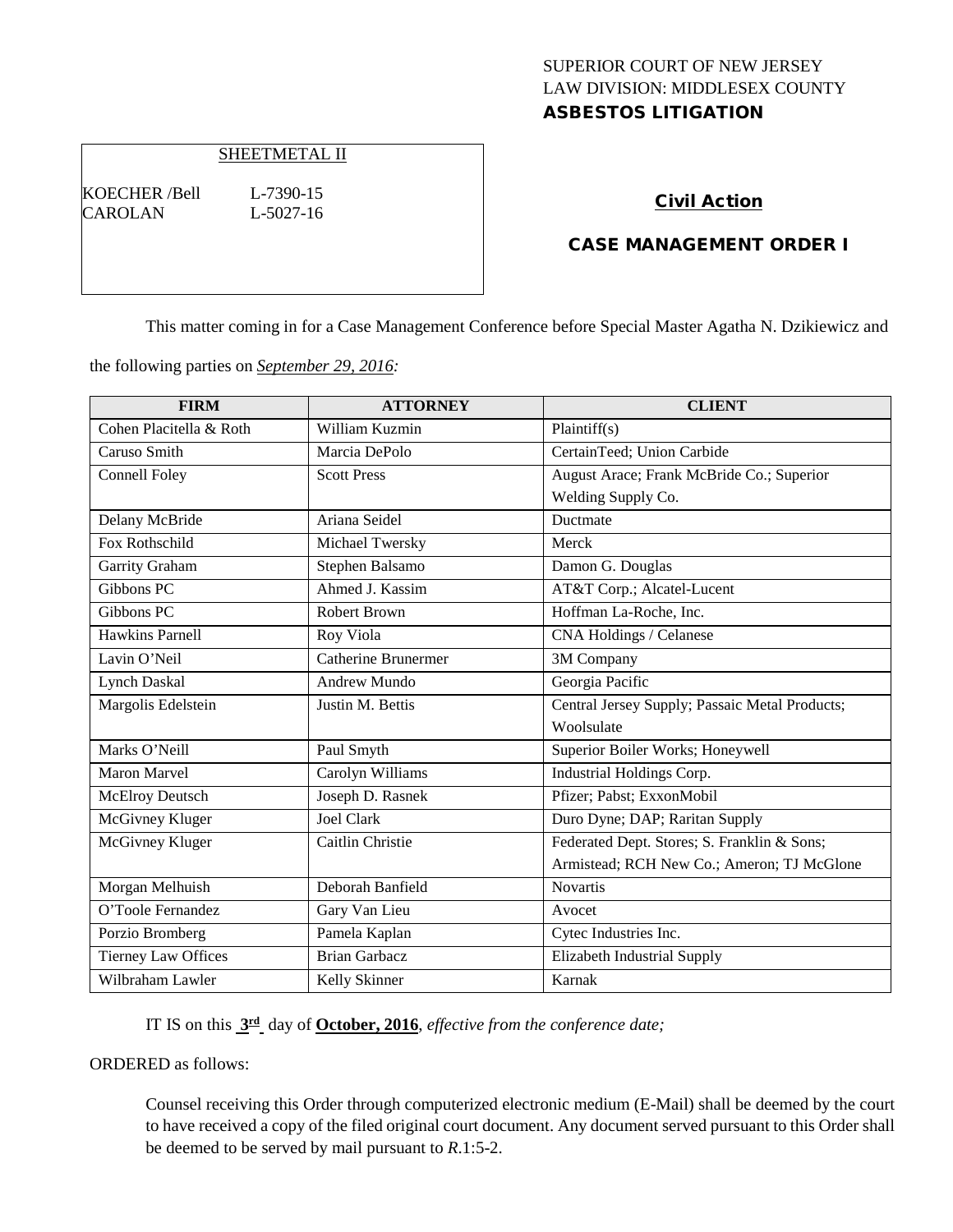Defense counsel shall notify plaintiff's counsel within thirty (30) days of the date of this Order if their client was incorrectly named in the Complaint. Counsel may be barred from raising this defense at a later time for failure to comply.

These matters are hereby consolidated for discovery, case management and trial.

Case Management Order I as to Koecher is hereby vacated.

### **DISCOVERY**

| October 14, 2016  | As to Carolan, defendants shall serve answers to standard interrogatories by this date.                                                                                                                     |
|-------------------|-------------------------------------------------------------------------------------------------------------------------------------------------------------------------------------------------------------|
| October 21, 2016  | As to Carolan, plaintiff shall propound supplemental interrogatories and document requests<br>by this date.                                                                                                 |
| November 21, 2016 | As to Carolan, defendants shall serve answers to supplemental interrogatories and document<br>requests by this date.                                                                                        |
| October 21, 2016  | As to Carolan, defendants shall propound supplemental interrogatories and document requests<br>by this date.                                                                                                |
| November 21, 2016 | As to Carolan, plaintiff shall serve answers to supplemental interrogatories and document<br>requests by this date.                                                                                         |
| December 30, 2016 | Fact discovery, including depositions, shall be completed by this date. Plaintiff's counsel shall<br>contact the Special Master within one week of this deadline if all fact discovery is not<br>completed. |
| January 31, 2017  | Depositions of corporate representatives shall be completed by this date.                                                                                                                                   |

## **EARLY SETTLEMENT**

February 10, 2017 Settlement demands shall be served on all counsel and the Special Master by this date.

## **SUMMARY JUDGMENT MOTION PRACTICE**

- February 3, 2017 Plaintiff's counsel shall advise, in writing, of intent not to oppose motions by this date.
- February 17, 2017 Summary judgment motions shall be filed no later than this date.
- March 17, 2017 Last return date for summary judgment motions.

#### **MEDICAL DEFENSE**

- October 31, 2016 Plaintiff shall serve medical expert reports by this date.
- October 31, 2016 Upon request by defense counsel, plaintiff is to arrange for the transfer of pathology specimens and x-rays, if any, by this date.

\_\_\_\_\_\_\_\_\_\_\_\_\_\_\_\_\_\_\_\_\_\_\_\_\_\_\_\_\_\_\_\_\_\_\_\_\_\_\_\_\_\_\_\_\_\_\_\_\_\_\_\_\_\_\_\_\_\_\_\_\_\_\_\_\_\_\_\_\_\_\_\_\_\_\_\_\_\_\_\_\_\_\_\_\_\_\_\_\_\_\_\_\_\_\_\_\_\_\_\_\_\_\_\_\_\_\_\_\_\_